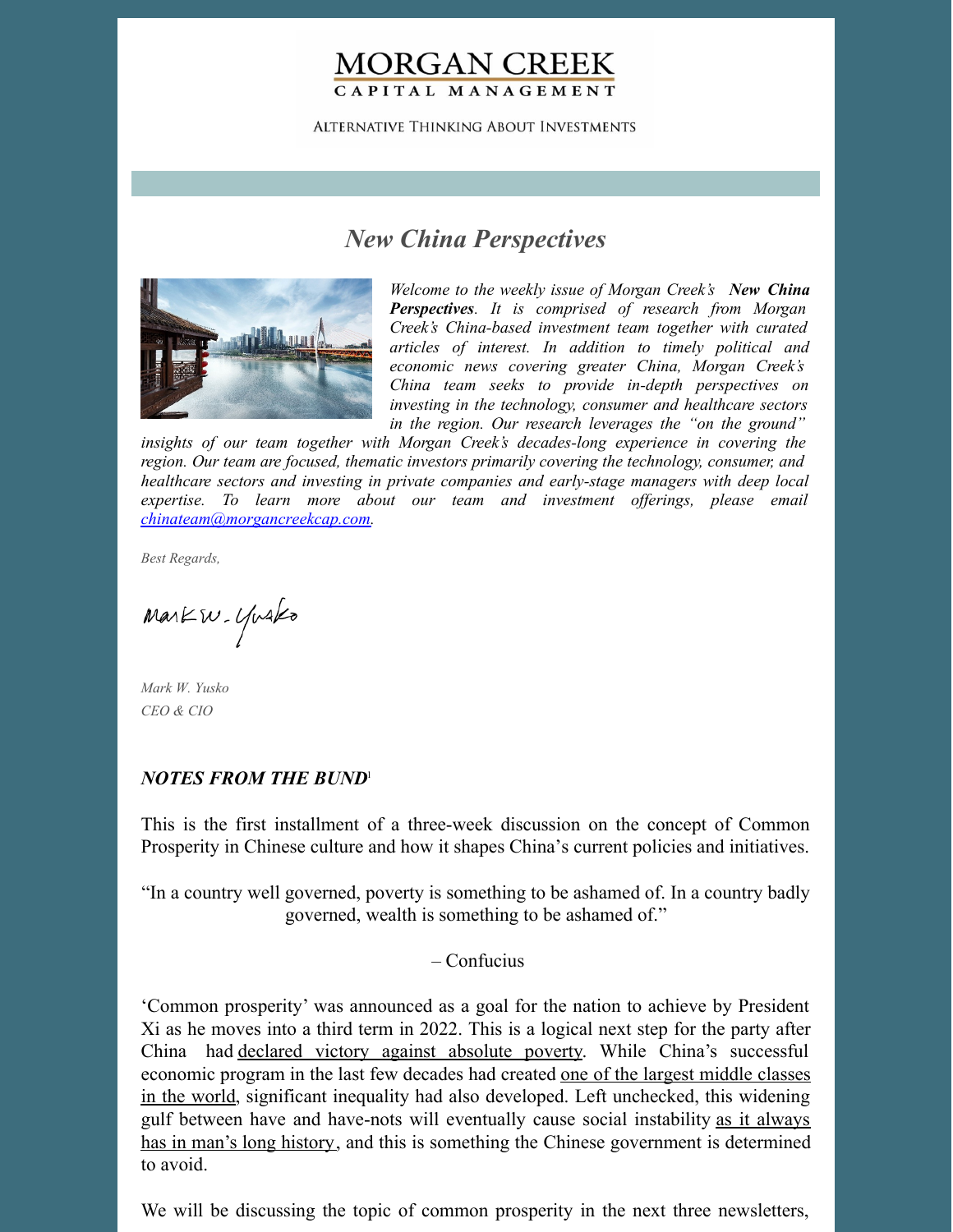highlighting that:

- $\bullet$  The term can be misleading it is more than just simple wealth distribution
- It is, in fact an actual blueprint of a plan put in place with Zhejiang as a pilot province
- Many ingredients are in place today for the government to attempt this restructuring now

Common prosperity is an ambitious, multidimensional and comprehensive plan which aims to create a harmonious society and comfortable living conditions for the masses. This was advocated by [Confucius](https://www.scmp.com/economy/china-economy/article/3139060/confucius-called-it-xiaokang-and-it-worth-celebrating-well) as a Xiaokang society (moderately prosperous society). Chinese leaders, including Mao Zedong and Deng Xiaoping, have referred to the achievement of a Xiaokang society as an aspiration for the *Chinese Dream*. President Xi also referred to Xiaokang society as a political slogan in 2015 when he introduced it as one of the "four comprehensives." As such, common prosperity can be considered the logical progression of Chinese society under communist leadership.

Common prosperity is more than wealth distribution. In fact, it is a very detailed plan which the authorities have put in place with Zhejiang as a test province. While addressing income disparities will be important, it also seeks to systematically address the root causes for that disparity – as an example, the market failures which leads to concentration of capital and wealth by improving governance, regulating monopolistic business, etc. Among its many goals is also to raise living standards that are not captured by economic metrics. This includes improving China's environment by reducing pollution and embracing sustainable energy, or cultural and spiritual enrichment of its citizens. We will discuss the plan in further detail in the next newsletter.

### **[Click](https://www.morgancreekcap.com/market-commentary/#investment-process) here to see back issues of New China Perspectives**

#### *CHINA NEWS SPOTLIGHT*

**China GDP: 2022 economic growth target is within reach, 'but it will come at a cost':** Beijing is expected to make an all-out effort to achieve its economic growth target of "around 5.5 per cent" this year as it contends with a raft of hurdles and potential impediments to that goal. *Read [more.](https://www.scmp.com/economy/china-economy/article/3170010/china-gdp-2022-economic-growth-target-within-reach-it-will)*

**China's central bank pledges prudent macro polices in 2022:** China will further improve its regulatory framework of monetary and macro-prudential policies, as part of efforts to step up counter-cyclical adjustments and curb risk contagion, according to the central bank. *Read [more.](https://english.news.cn/20220302/aa5a4e3db40944ff8a884f3f2c2112bd/c.html)*

**China Feb factory inflation eases, spotlight on global commodities:** China's factory inflation in February eased to the slowest annual pace in eight months, but analysts expect a pick-up in the coming months from surging prices of global commodities including oil, challenging policy-making to support the economy. *Read [more.](https://www.reuters.com/world/china/chinas-feb-ppi-88-yy-cpi-09-yy-2022-03-09/)*

**Heavy hitting global VCs Temasek and Tencent back NFT gaming startup Immutable in \$280 million Series C:** Sydney NFT gaming startup Immutable has raised \$280 million in a Series C that values the business at \$3.5 billion. *Read [more.](https://www.startupdaily.net/2022/03/heavy-hitting-global-vcs-temasek-and-tencent-back-nft-gaming-startup-immutable-in-280-million-series-c/)*